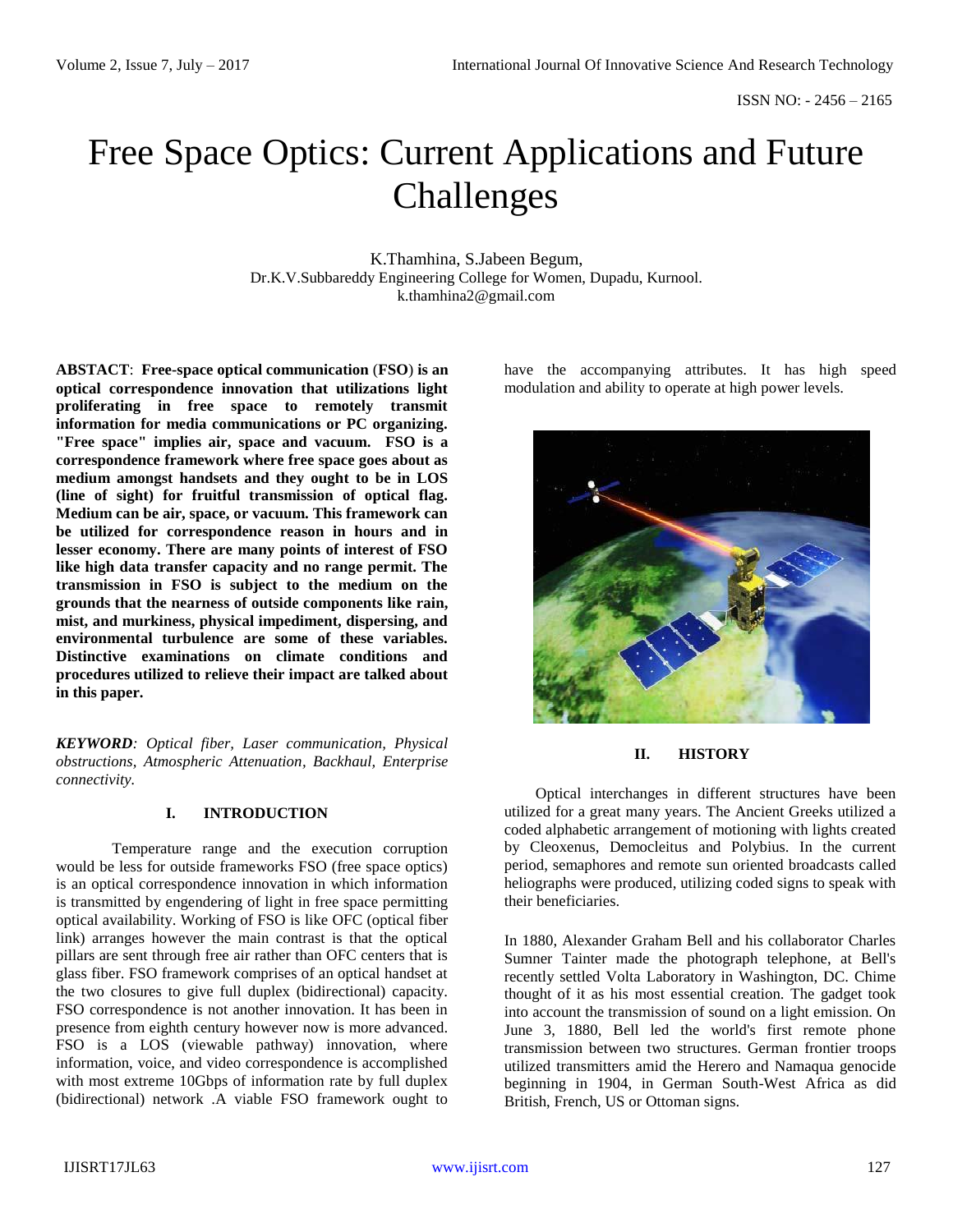ISSN NO: - 2456 – 2165

Amid the trench fighting of World War I. German signs utilized three sorts of optical Morse transmitters called Blinkgerat, the transitional sort for separations of up to 4 km at sunshine and of up to 8 km around evening time, utilizing red channels for undetected correspondences. Optical phone interchanges were tried toward the finish of the war, however not presented at troop level. Also, uncommon blinkgerats were utilized for correspondence with planes, inflatables, and tanks, with fluctuating achievement.

A noteworthy mechanical stride was to supplant the Morse code by tweaking optical waves in discourse transmission. German armed force utilized as a part of their World War II hostile to air ship safeguard units, or in fortifications at the Atlantic Wall.

The creation of lasers in the 1960s altered free space optics. Military associations were especially intrigued and supported their improvement. However the innovation lost market force when the establishment of optical fiber systems for non military personnel utilizes was at its pinnacle.

Numerous basic and modest buyer remote controls utilize lowspeed correspondence utilizing infrared (IR) light. This is known as shopper IR advancements.

#### **III. DEMONSTRATIONS IN SPACE**

The enormous favorable circumstances of laser correspondence in space have various space offices hustling to build up a steady space correspondence stage, with numerous huge shows and accomplishments. Starting at 18 December 2014, no laser correspondence framework is being used in space.

The main gigabit laser-based correspondence was accomplished by the European Space Agency and called the European Data Relay System (EDRS) on November 28, 2014. The underlying pictures have quite recently been illustrated, and a working framework is relied upon to be set up in the 2015–2016 time spans.

NASA's OPALS reported a leap forward in space-to-ground correspondence December 9, 2014, transferring 175 megabytes in 3.5 seconds. Their framework is likewise ready to re-get following after the flag was lost because of overcast cover.

In January 2013, NASA utilized lasers to pillar a picture of the Mona Lisa to the Lunar Reconnaissance Orbiter about 390,000 km away. To make up for environmental impedance, a mistake revision code calculation like that utilized as a part of CDs was executed. A two-way separate record for correspondence was set by the Mercury laser altimeter instrument on board the MESSENGER rocket, and could convey over a separation of 24 million km, as the art neared Earth on a fly-by in May, 2005. The past record had been set with a restricted location of laser light from Earth, by the Galileo test, of 6 million km in 1992.

## **IV. APPLICATIONS OF FSO**

FSO correspondence connect is right now being used for some administrations at many spots. These are depicted beneath in detail:

*(a) Outdoor remote get to:* it can be utilized by remote specialist organizations for correspondence and it requires no permit to utilize the FSO as it is required if there should be an occurrence of microwave groups.

*(b)Storage Area Network* (SAN): FSO connections can be utilized to frame a SAN. It is a system which is known to give access to united, piece level information stockpiling.

*(c) Enterprise availability:* FSO frameworks are effortlessly installable. This component makes it appropriate for interconnecting LAN portions to interface two structures or other property.

*(d)Fiber reinforcement:* FSO can likewise be material in giving a reinforcement connect if there should arise an occurrence of disappointment of transmission through fiber interface.

*(e)Backhaul:* it can be useful in conveying the activity of cell phone from recieving wire towers back to the PSTN with fast and high information rate. The speed of transmission would increment.

*(f)Bridging WAN Access:* FSO is useful in WAN where it underpins fast information administrations for portable clients and little satellite terminals and goes about as a spine for rapid trunking system**.**

*(g)Military access:* as it is a safe and imperceptible framework it can associate huge zones securely with negligible arranging and arrangement time and is subsequently appropriate for military applications.

## **V. MERITS**

(a)Free space optics is an adaptable system that conveys preferred speed over broadband.

(b)Installation is simple and it takes under 30 minutes to introduce at typical areas.

(c)It has low beginning venture.

(d)It is a straight forward sending framework. There is no requirement for range permit or recurrence coordination between clients as it is required in radio and microwave frameworks already.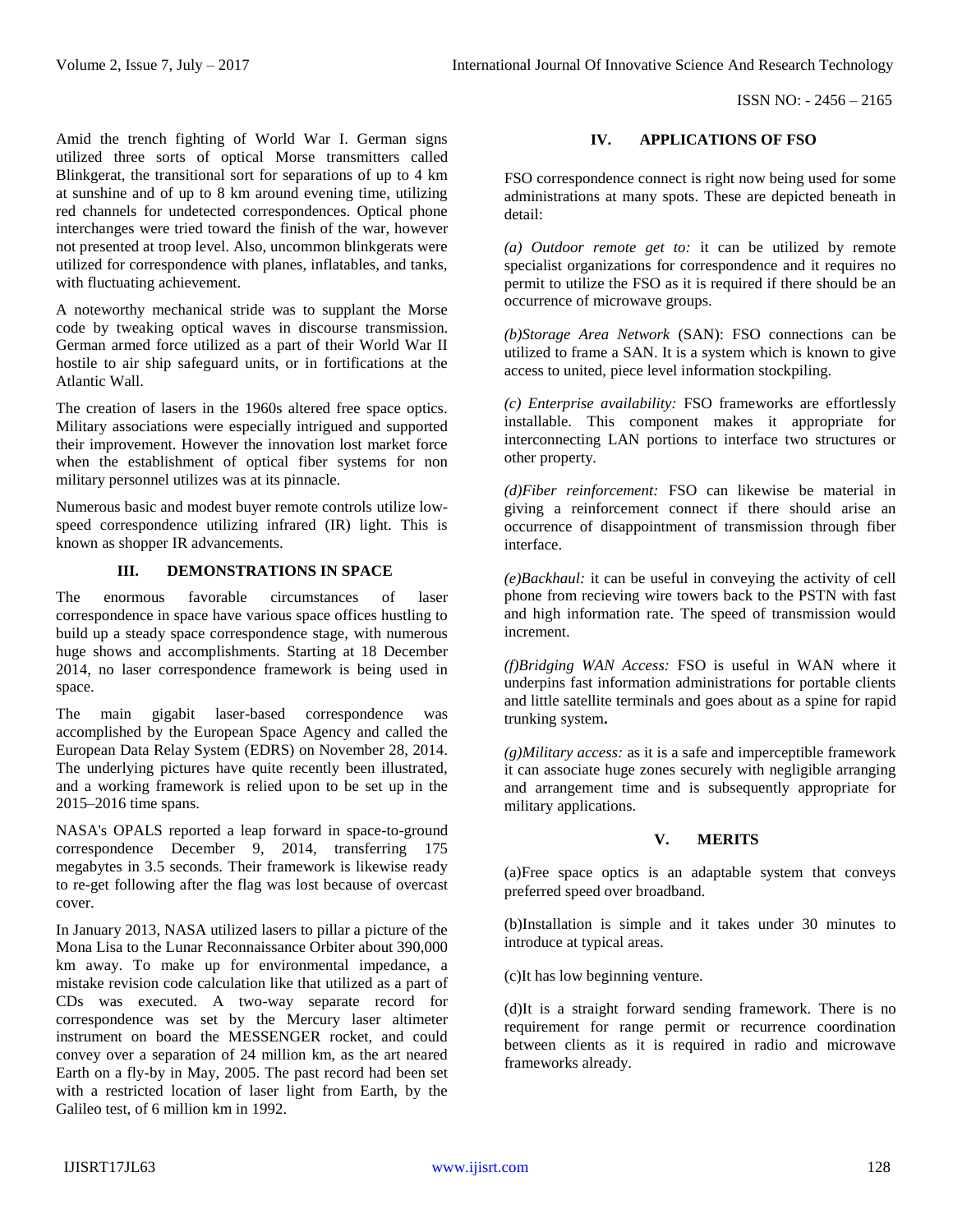(e)It is a protected framework as a result of observable pathway operation thus no security framework up degree is required.

(f)There is invulnerability to radio recurrence impedance.

(g)FSO offers thick spatial reuse.

(h)Low control use per transmitted piece is value of FSO framework.

(i)There is moderately high transfer speed.

(j)It has adaptable rollouts



#### **VI. LIMITATIONS**

The upsides of free space optics are anything but difficult to come. In any case, as the medium of the transmission is air for FSO and the light goes through it, some ecological difficulties are unavoidable. Troposphere districts are the area where a large portion of the environmental wonder happened. Some of these constraints are quickly depicted beneath:

*(a)Physical impediments:* flying winged animals, trees, and tall structures can incidentally hinder a solitary bar, when it shows up in viewable pathway (LOS) of transmission of FSO framework.

*(b)Scintillation:* there would be temperature varieties among various air parcels because of the warmth ascending from the earth and the man-made drives like warming pipes. These temperature varieties can cause vacillations in plentifulness of the flag which causes "picture moving" at the FSO accepting end. The impact of sparkle is tended to by Light Pointe's novel multibeam framework.

*(c)Geometric misfortunes:* geometric misfortunes which can be called optical bar lessening are instigated because of the spreading of bar and diminished the influence level of flag as it ventured out from transmitted end to beneficiary end.

*(d)Atmospheric constriction:* climatic weakening is the resultant of mist and cloudiness ordinarily. It likewise relies on tidy and rain. It is assumed that climatic weakening is wavelength subordinate however this is not valid. Dimness is wavelength subordinate. Weakening at 1550nm is not as much as different wavelengths in dimness climate condition. Constriction in haze climate condition is wavelength autonomous.

*(e)Atmospheric Weather condition:* Air is the medium of transmission for a FSO interface. Constriction caused by it relies on a few conditions. Climate conditions are the primary driver of weakening. The locale in which a connection is being set up has some particular climate conditions with the goal that the first learning of weakening can be picked up; for instance, haze and overwhelming snow are the two essential climate conditions in calm areas. In tropical areas, overwhelming precipitation and cloudiness are two principle climate conditions.

#### **VII. VARIOUS TECHNIQUES TO ENHANCE SYSTEM PERFORMANCE**

Different procedures to improve the framework execution are being presented. Some of these methods are examined beneath.

(a) Performance of SAC OCDMA Based FSO System. Ghostly Amplitude Coding, Optical Code Division Multiple Access strategy is utilized as a part of FSO framework by the scientists. An optical outer modulator (OEM) is utilized to balance the code arrangement with information. The information is a free unipolar advanced flag. Mach-Zehnder Modulator (MZM) is utilized and mix of regulated code arrangements is transmitted through the FSO interface and these groupings are isolated by an optical splitter at the recipient end. The covering chips are disposed of to maintain a strategic distance from the obstruction at recipient end and decoder will just channel the nonoverlapping chips. Optical band pass channels fill the need of encoders and decoders. FSO utilizing power balance with coordinate recognition (IM/DD) method.

(b) High Speed, Long Reach OFDM-FSO Transmission Link Incorporating OSSB and OTSB Schemes. By presenting the OFDM plot, an exertion has been had to test the effect of nature conditions and to plan a fast and long achieve FSO framework free from the multipath blurring. Distinctive climate conditions like clear, foggy, and cloudy channel are utilized to display diverse sorts of condition in framework. CW laser diode is utilized at the line-width of 10MHz and 1550nm wavelength. The ability to be utilized by cross breed framework is 0dBm and perfect radio wire opening is 15cm. The information rate is 5Gbps and a 4-QAM succession generator produces the information and OFDM modulator utilizing 512 subcarriers is utilized. This balance is finished by